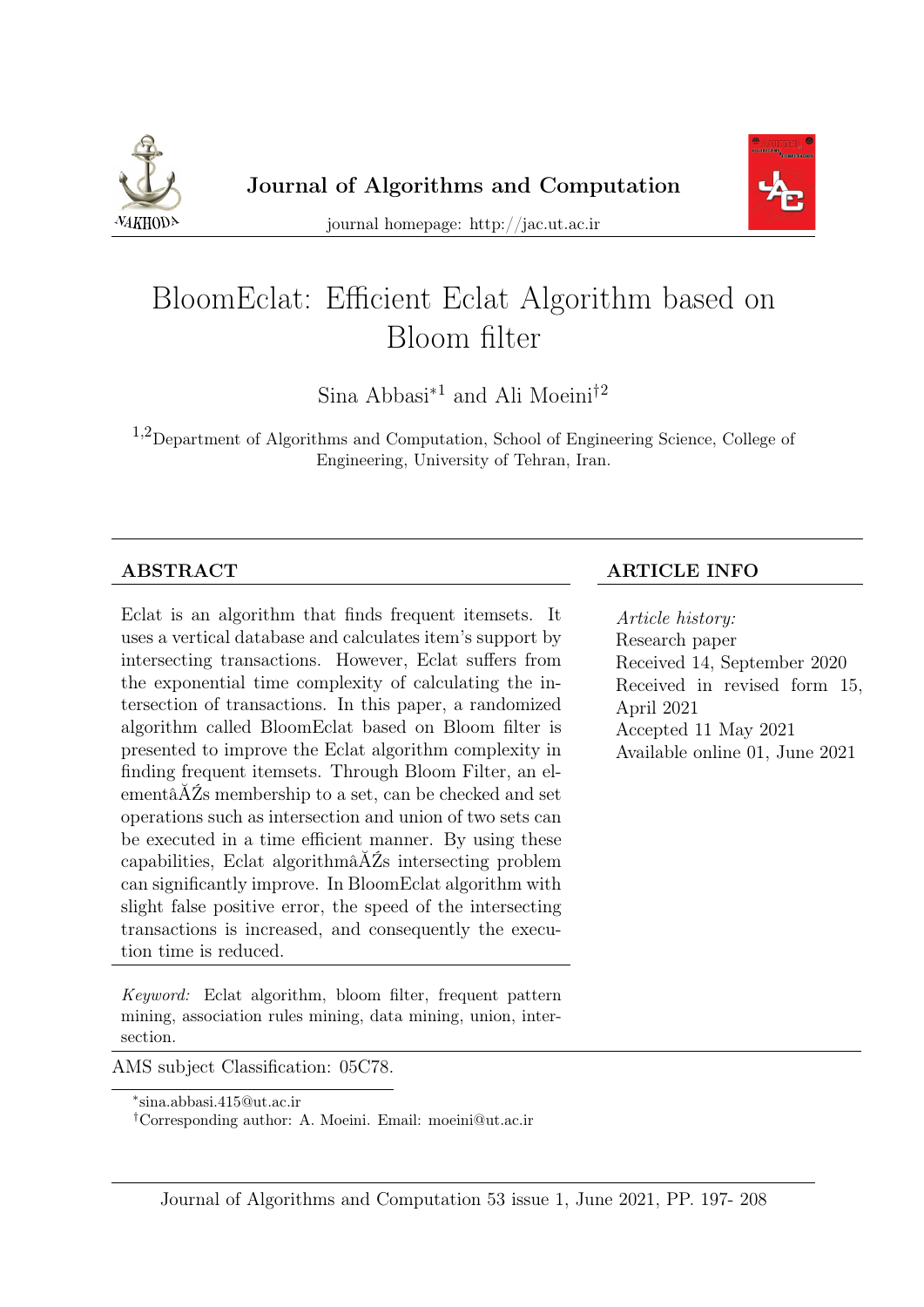# 1 Introduction

The problem of frequent itemset discovery is finding the association rules in a marketbasket model of data and also finding sets of items that appears in many of the same baskets. To distinguish the frequent itemsets from ordinary items the number of repetitions in the baskets must exceed a predefined minimum support S. If 'I' is a set of items, the size of support for  $\hat{a}AYI\hat{a}AZ$  equals the number of baskets that contain 'I'. So 'I' is frequent as long as it supports a value greater than  $\frac{\partial A}{\partial X}$ . Finding the frequent itemset was initially proposed to analyze market-basket models, but over time it has become one of the methods of data mining in various domains, like bioinformatics [\[13\]](#page-10-0), image classification [\[5\]](#page-10-1), network traffic [\[6\]](#page-10-2), and e-learning [\[12\]](#page-10-3). The algorithm for finding frequent itemsets was first introduced by R. Aggrawal  $|2|$ . Then, the Apriori  $|1|$ algorithm was introduced which suffers from a long execution time. Eclat algorithm was introduced to improve the performance of Apriori. However, if the number of transactions are high, then the operation of intersecting transactions become time-consuming. Normal intersecting uses a sequential comparison method of elements. In this paper, we use the Bloom Filter method, which calculates intersecting operation at a more reasonable time compared to the normal Eclat algorithm.

The rest of the paper is organized as follows: after discussing the Preliminaries in Section [2,](#page-1-0) Section [3,](#page-4-0) gives an illustration of the main algorithm, and in Section [4,](#page-6-0) we analyze the accuracy and time complexity of the proposed algorithm. Finally, Section [5,](#page-9-0) summarizes the results and proposes future research topics.

# <span id="page-1-0"></span>2 PRELIMINARIES

According to [\[4\]](#page-10-6), algorithms seeking frequent itemsets can be divided into three separate categories:

#### 2.1 Join-based algorithms

These algorithms use the bottom-up method for frequent itemsets mining and are used to generate larger itemsets as long as the itemsetsâĂŹ length is more than the minimum number of supports (defined by the user) in the database. The popular algorithm in this category is A-Priori. The algorithmâĂŹs name, Apriori, is because this method uses prior knowledge (prior step) to mine new frequent itemsets. It first creates a table with two columns. The first column contains items with length  $k = 1$  and the second column holds the size of support for these items. If an itemâĂŹs support is less than the minimum support, it will be removed from the table. The same procedure continues for items with a length of  $k + 1$  so that items with a length of  $k + 1$  are formed by joining items with a length of k. And this occurs when the final joined itema $\tilde{A}Z$ s support is less than the minimum (support). This algorithm often increases the speed of finding itemsets by removing items that are not frequent, but the number of  $k+1$  candidate items generated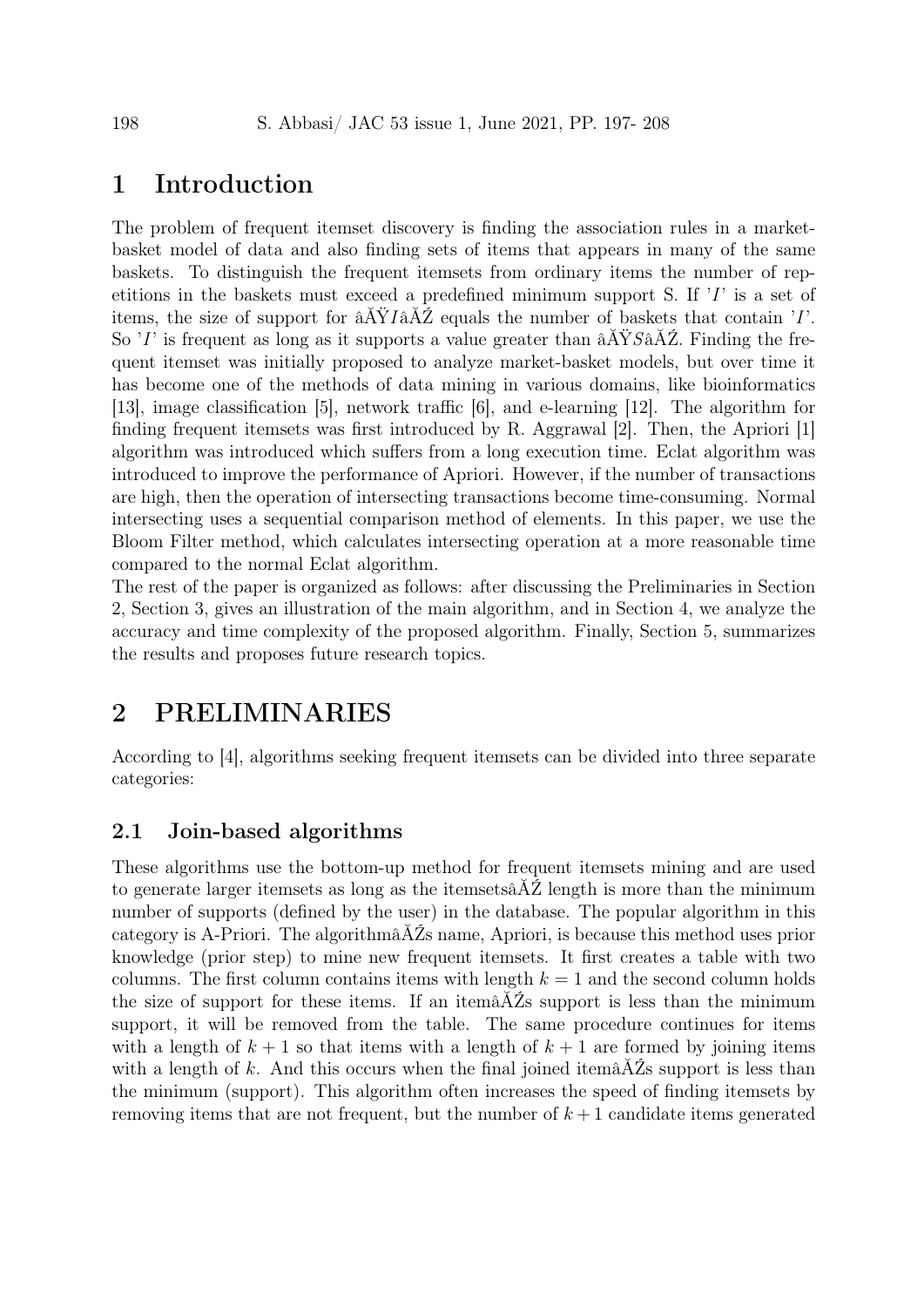by joining the items of size  $k$  is very high. Through this algorithm for each  $k$  value, the database needs to be scanned once.

#### 2.2 Tree-based algorithms

These algorithms use the set-enumeration concept to find frequent itemsets. By creating a lexicographic tree, the algorithm can search for itemsets in two ways: first level or first depth. The popular algorithm in this category is Eclat. Eclat [\[18\]](#page-11-0) algorithm first converts the horizontal database to a vertical one with a single scan and mines frequent itemsets with enhanced performance compared to the Apriori method. Eclat directly calculates support by intersecting the transactions of each item with transactions of another one in the vertical database. If the two transactions  $t(X)$  and  $t(Y)$  are transactions of items X and  $Y$ , then we have:

$$
t(XY) = t(X) \cap t(Y)
$$

The size of support for XY itemsets equals  $\mid t(XY) \mid$ . The Eclat algorithm does not require sequential and costly database scanning and requires a single database scan. If the number of transaction is high, the cost of finding intersecting transactions will increase.

#### 2.3 Pattern growth algorithms

These algorithms use divide and conquer algorithms for partitioning and projecting databases depending on frequent patterns that are already found, and Use these patterns for forming longer projecting databases. The popular algorithm in this category is FP-Growth algorithm, that [\[7\]](#page-10-7) was introduced in 2000 by Han to improve Apriori algorithmâAZs performance by eliminating consecutive database scans. This method uses the divide and conquer algorithm. It initially compresses the database data into a tree called FP-Tree. The tree then becomes a conditional FP-Tree for each item so that the items can be explored separately. This will reduce searching expenses for frequent itemsets but will be time-consuming to build an FP-Tree database.

Eclat directly calculates support for candidate itemsets by intersecting transactions. This algorithm computes frequent itemsets of size  $k+1$  by intersecting frequent itemsets of size k. The main step of this algorithm is to calculate the intersection of transactions. For a large transaction, this algorithm is inefficient. So, improving the transaction intersecting calculation is crucial.

Table 1 shows the Eclat algorithm.

In the algorithm above, The inputs are the minimum supports and for each  $i \subseteq I$  is a set of frequent itemset  $[i, t(i)]$  that have support values greater than or equal to the minimum support.

Our goal in this algorithm is to intersect the set of itemsets (tidsets)  $X_a \in P$  with the set of other itemsets  $X_b \in P$  so that  $X_b \neq X_a$ . Candidate itemset  $X_{ab}$  can be computed from the union of  $X_a$  and  $X_b$  (Line 6) to determine itâAZs frequency.

It is enough to intersect  $t(X_a)$  with  $t(X_b)$  (line 7).  $X_{ab}$  is then added to a new variable Pa that contains all itemsets with the prefix  $X_a$ . The Eclat function is called recursively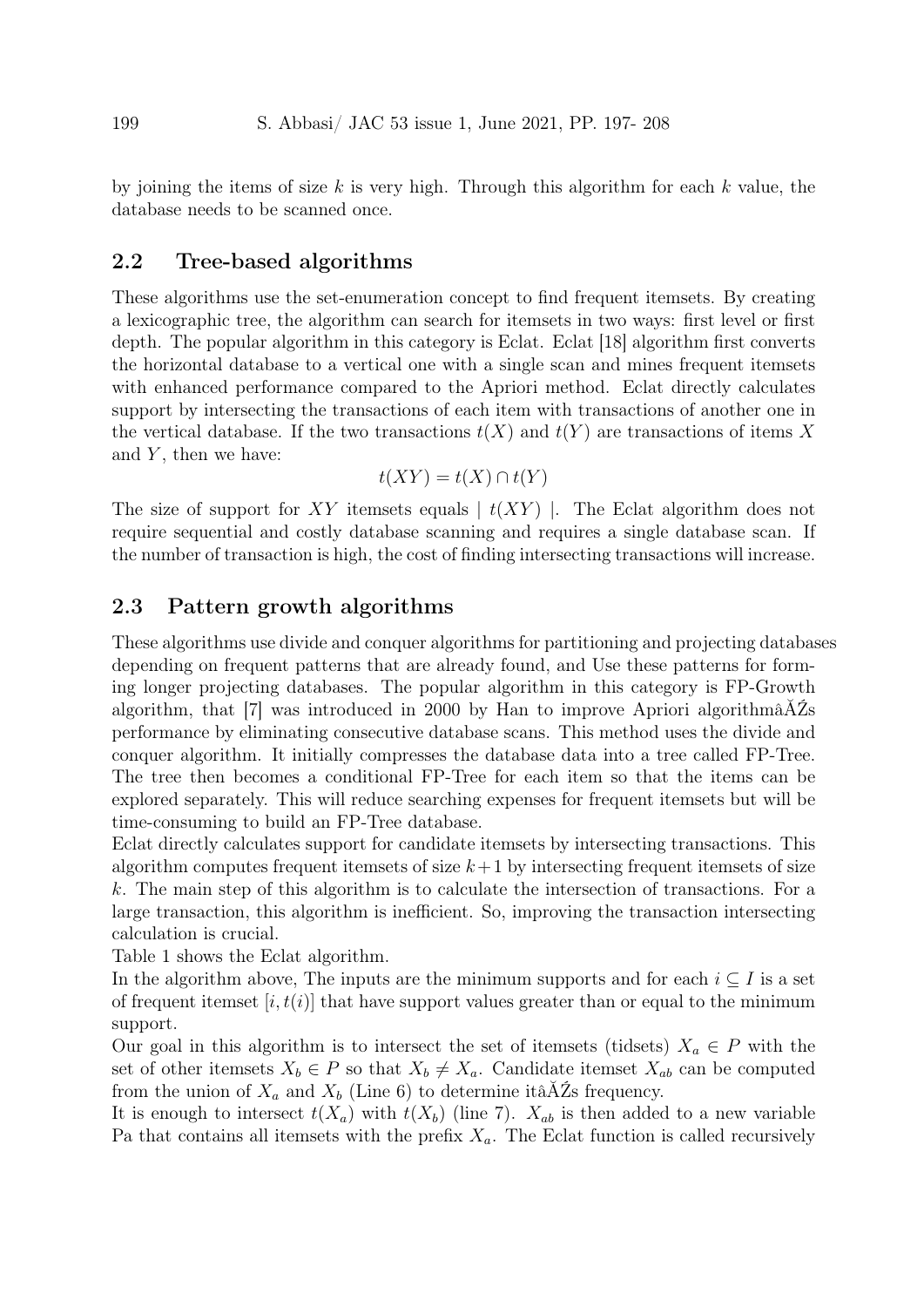Algorithm 1. Eclat algorithm

Input: minimum support threshold minsup **Input**  $P \leftarrow \{(i, t(i)) | i \in I, |t(i)|, \geq minsup\}, F \leftarrow \emptyset$ **Output** : all frequent itemsets  $F$ 

1 ECLAT $(P, \text{minsup}, F)$ 2 For each  $(X_a, t(X_a))P$ do 3  $F \leftarrow F \cup [(X_{\rm a}, \sup(X_{\rm a}))]$ 4  $P_a \leftarrow \emptyset$ 5 For each  $(X_{\mathbf{b}}, \mathbf{t}(X_{\mathbf{b}})) \in P$ , with  $X_{\mathbf{b}} > X_{\mathbf{a}}$  do 6  $X_{ab} = X_a \cup X_b$ 7  $t(X_{ab}) = t(X_a) \cap t(X_b)$ 8 if  $sup(X_{ab}) \ge$  minsup then 9  $P_a \leftarrow P_a \cup [(X_{ab}, t(X_{ab}))]$ 10 End if 11 End For each 12 End For each 13 if  $P_a \neq \emptyset$  then  $\mathbf{ECLAT}(P_a, minsup, F)$ 14 End if

and finds all items that have the prefix  $X_a$ . This process continues until  $X_a$  can no longer be expanded.

Eclat algorithm suffers from intersection exponential time complexity. For this reason, in recent years, various algorithms have been introduced to improve Eclat's performance, including the Diffset [\[18\]](#page-11-0) algorithm, which only saves the difference between the item's transaction ID instead of keeping the transaction intersection. Other methods, such as bit operations [\[16\]](#page-11-1), FPGAs [\[15\]](#page-11-2), and Pruning [\[10\]](#page-10-8), have been introduced to reduce the intersection calculation time of two transactions. Parallel algorithms have also been introduced based on MapReduce [\[20\]](#page-11-3). One of the recently introduced randomized algorithms to improve subscription speed is HashEclat [\[19\]](#page-11-4), which uses the minhash technique to calculate transaction intersecting.

### 2.4 Bloom Filter

Bloom Filter [\[3\]](#page-10-9) is a space-efficient probabilistic data structure for storing data. Using Bloom Filter, membership of an element to a set can be checked. Bloom Filter also allows two sets to intersect in a reasonable time. The first and base element of this randomized data structure is an m-sized bit array in which initially all elements are set to zero. The second element is a group of  $'k'$  hash functions. The first operation in this data structure is add operation, where the  $k$  hash functions are calculated for input element  $x$ . Then, the bits at  $k$  indices of the base array corresponding to the output of the hash functions  $h_1(x), h_2(x), \cdots, h_k(x)$  are set to one, So for each input value, the value of k bits in the base array of Bloom Filter changes from zero to one. The second operation is to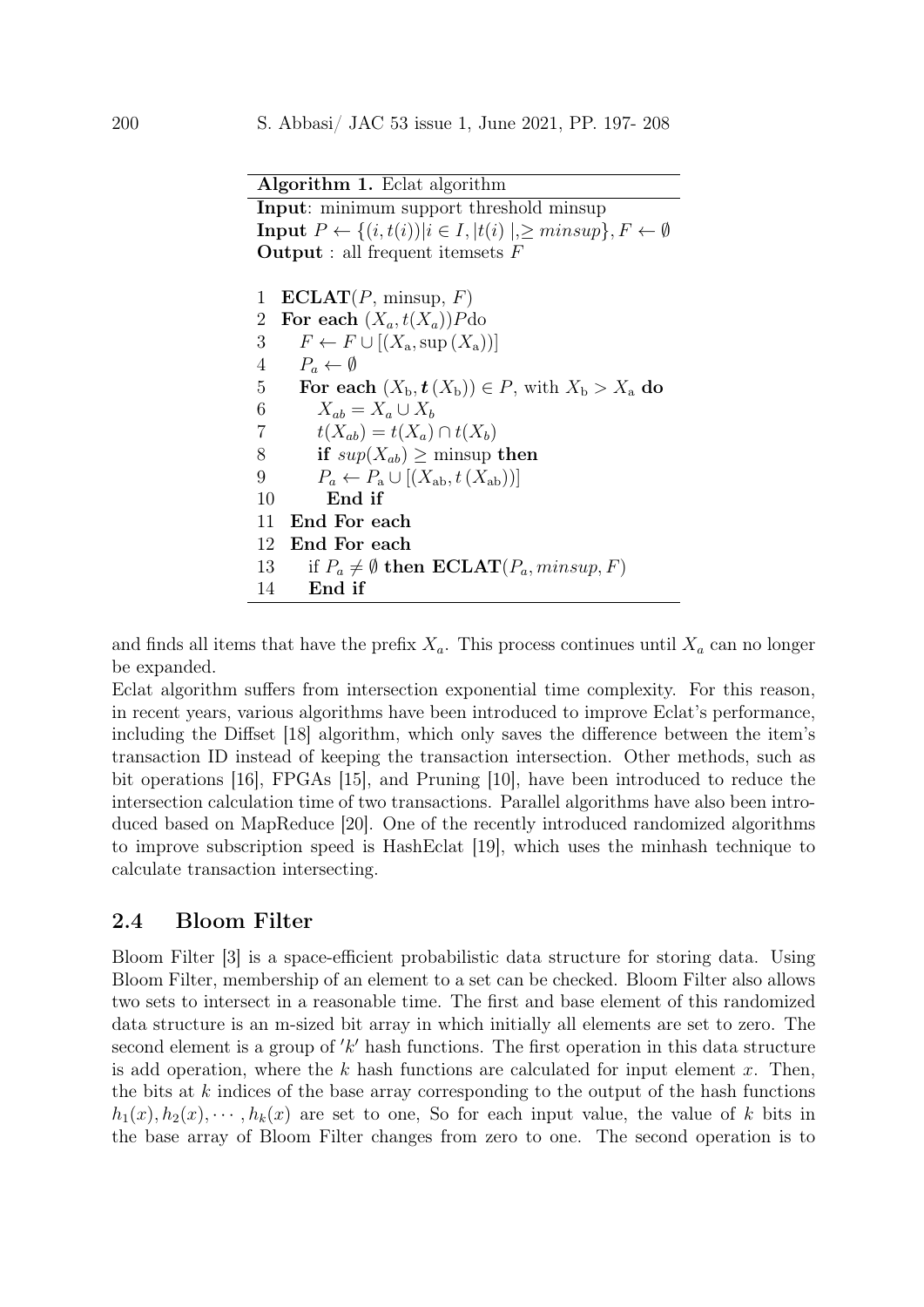find an element w in Bloom Filter. Separate hash functions are calculated for w and all corresponding indices are checked to be set to 1 in the base array. If all the bits are set, then it can be said that w is probably a member. If any of the bits at these indices is  $0$ then w is certainly not a member. It is said that  $\hat{A}$ IJw is probably a member $\hat{A}$ I because this method has a false positive error. In this way, a Bloom member element may not be in filter, but it may be mistakenly identified as a member of a bloom filter. According to the following formulas, the optimal values of Bloom Filter  $(m)$  size, number of a hash function  $(k)$ , and also false positive error value  $(FP)$  can be computed [\[11\]](#page-10-10).

$$
FP = \left(1 - \left[1 - \frac{1}{m}\right]^{kn}\right)^k\tag{1}
$$

<span id="page-4-2"></span>
$$
m = -\frac{\text{n} \ln \text{FP}}{(\ln 2)^2} \tag{2}
$$

<span id="page-4-3"></span><span id="page-4-1"></span>
$$
k = -\frac{m}{n} \ln 2 \tag{3}
$$

# <span id="page-4-0"></span>3 PROPOSED ALGORITHM

In this paper, we utilize Bloom Filter to calculate the intersecting of sets or lists at a more reasonable time compared to the normal Eclat algorithm.

#### 3.1 Intersection with bloom filter

To find the intersection of two lists, two separate Bloom filters with a fixed size of  $m$  and  $k$  are constructed. Then a bitwise AND operation is done on these two bloom filters. A more efficient way is to enter one of the lists in a Bloom filter and check if each member of the second list is inside this Bloom filter or not. If the desired member is inside the Bloom filter, we save it in a new intersection list and if not, we check the membership of the other members. We do this for all members of the second list. The list 'Intersection' is the result of intersecting these lists. In algorithm 1, line 7, the proposed method can be analyzed as follows:

First, we enter  $t(X_a)$ , which includes transactions containing  $X_a$  itemsets, into Bloom Filter B. Now we check each member of  $t(X_b)$  for whether they are a member of Bloom Filter B or not. If any is a member, we save it in the 'Intersection' list, otherwise, we proceed to the next member of  $t(Xb)$ .

#### 3.2 Union with bloom filter

The Bloom Filter method can also be used for the union of two lists. One suggested method is to enter each of the lists in a separate Bloom Filter with a fixed size of  $m$  and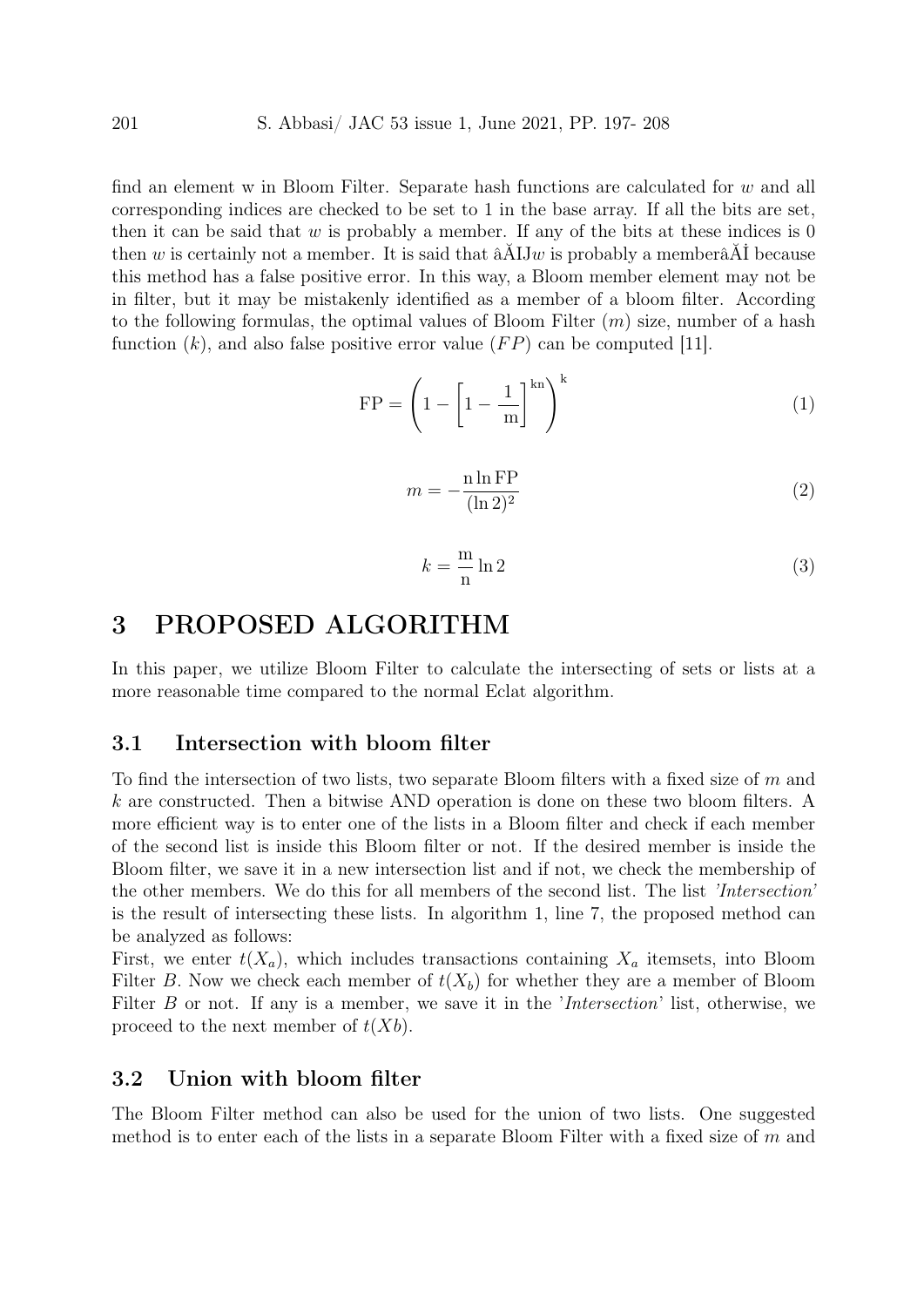| Intersection with Bloom Filter                 |
|------------------------------------------------|
| 1 Input: Intersection $\leftarrow \emptyset$   |
| 2 <b>Output</b> : Intersection of transactions |
| 3 $B \leftarrow$ empty Bloom Filter of size m  |
| 4 For each $i \in t(X_a)$ do                   |
| 5 $B. \mathbf{Add}(j)$                         |
| End For each<br>6                              |
| 7 For each $j \in t(X_b)$ do                   |
| if $j \in B$ do<br>8                           |
| $Intersection.\mathbf{Add}(j)$<br>9            |
| $10$ End if                                    |
| - End For each<br>11                           |

 $k$ , and then bitwise union the two resulting Bloom Filters. A more efficient approach is to enter one of the lists in a Bloom Filter and check to see if each member from the second list is included in the Bloom Filter that carries the first list. If the desired member is inside the Bloom Filter, we proceed to another member and if not, we save it in a new 'Union' list. We do this for all members of the second list. Then we save all the members of the first list in 'Union'. The list 'Union' is the result of intersecting these lists. In the algorithm 1 in line 6, the proposed method can be analyzed as follows:

| Union with Bloom Filter                          |
|--------------------------------------------------|
| 1 Input: $Union \leftarrow \emptyset$            |
| <b>Output</b> : Union of transactions<br>$2^{-}$ |
| 3 $B \leftarrow$ empty Bloom Filter of size m    |
| 4 For each $i \in X_a$ do                        |
| $B. \pmb{Add}(j)$<br>$5\degree$                  |
| $6\quad$<br>$Union.\mathbf{Add}(j)$              |
| End For each<br>7                                |
| For each $j \in X_b$ do<br>8                     |
| if $j \in B$ do<br>9                             |
| 10<br>$Union.\mathbf{Add}(j)$                    |
| End if<br>11                                     |
| End For each<br>12                               |

First, we insert the  $X_a$  itemsets into Bloom Filter B and add the  $X_a$  members to the 'Union' list. Now we check for each member of  $X_b$  to see whether it is a member of Bloom Filter B or not. If it is, we go to the next  $X_b$  member, otherwise, we save it in the Union list.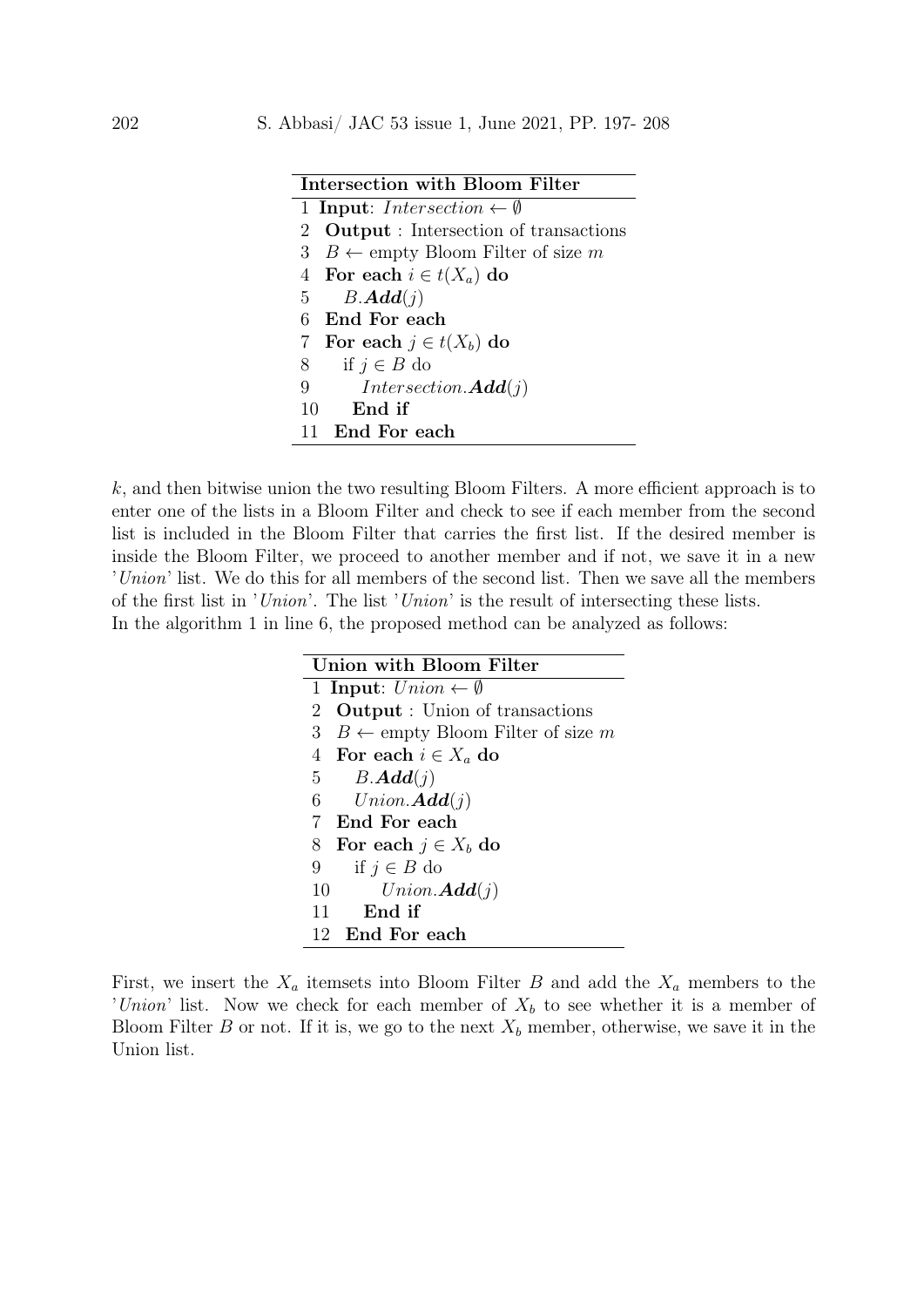# <span id="page-6-0"></span>4 EXPERIMENT RESULTS

The experiment was run in Python programming language on a Lenovo Ideapad 510 Intel Core i7-7500U CPU @ 2.70GHz 2.90GHz system with 12GB RAM in Win10 64-bit platform. To test the BloomEclat algorithm, we used the Mushroom dataset [\[8\]](#page-10-11), which is one of the most popular datasets for working with frequent itemsets, The number of transactions in this database is 8123 and The dataset is of a dense type. the minimum support value is set to 10%.

The value of the Bloom filterâ $\check{A}Z$ s input n should be set to equal the size of the data transactions, which is 8123. Because in a worst case scenario, an item will be present in all transactions and ItâĂŹs support size is equal to the size of all transactions. By doing this, we can find the most frequent itemsets of the densest datasets at a more efficient time compared to the normal Eclat algorithm, and and it wonâĂŹt effect the proposed algorithm that the dataset is dense or sparse.

Based on the optimal formulas for  $k, m$ , and  $FP$ , we need the value of m to find the optimal value of  $FP$ , and we also need to have the value of  $FP$  in hand to find the optimal value of m. thus we have two ways to examine the proposed algorithm  $[14]$ :

1) Let  $n = 8123$ , with the optimal default value of FP (which is equal to 0.001, which means 0.1%), we calculate the optimal value for  $m$  (which according to equation [\(2\)](#page-4-1) is equal to 116790).

According to equation [\(1\)](#page-4-2), [\(2\)](#page-4-1), and [\(3\)](#page-4-3), the optimal value for hash functions based on  $m$ and *n* is 10 ( $k = 10$ ).



<span id="page-6-1"></span>Figure 1: The comparison of the proposed method with the optimal size for m and for different values of k against the normal Eclat algorithm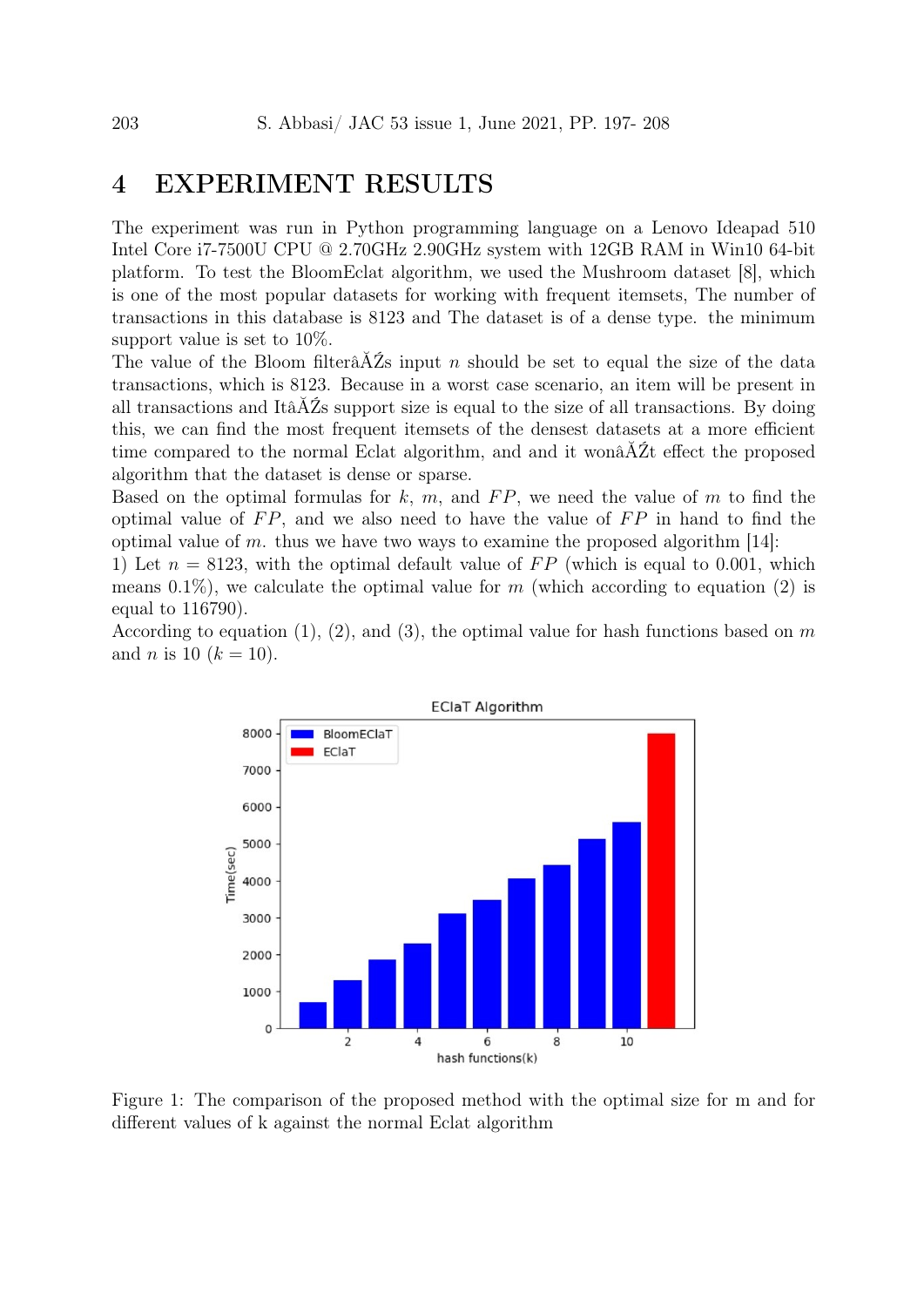Fig[.1](#page-6-1) shows the comparison of the proposed method with the optimal size of  $m$  and for different values of k against the normal Eclat algorithm. The red column in the fig  $1$ displays of normal eclat algorithm and the blue columns represent the proposed algorithm for different hash functions. the proposed algorithm in the worst case(for  $k = 10$ ), runs faster than the normal eclat algorithm.

According to equation [\(3\)](#page-4-3), the optimal value for k based on n and m is 10. For k less than 10, the FP value will increase according to equation [\(1\)](#page-4-2).



<span id="page-7-0"></span>Figure 2: The value of  $FP$  for different k

Based on equation [\(1\)](#page-4-2) the value of  $FP$  for different k is given in Fig[.2.](#page-7-0)

Fig. [2](#page-7-0) shows the FP value for different hash functions. based on equation [\(1\)](#page-4-2), for optimal  $FP$ , if the number of hash functions is higher, the value of  $FP$  is shorter. But if the number of hash functions increases, the execution time of the algorithm will increases. The accuracy of the proposed algorithm is also shown in Fig[.3.](#page-8-0)

Fig[.3](#page-8-0) shows the accuracy for different hash functions. if the number of hash functions is higher, the accuracy gets higher. But if the number of hash functions increases, the execution time of the algorithm will increases.

2) In the next method, by assigning  $n = 8123$  and fixing to  $FP = 0.001$ , we calculate the value of  $m$  for different values of  $k$ . The difference between this method and the above, is that the value of  $m$  is not optimal, but instead, for all values of  $k$ , the value of  $FP$  will be constant and equal to 0.001.

Fig[.4](#page-8-1) shows a comparison of the proposed method with the size  $FP = 0.001$ , for different values of  $k$  and  $m$  with the normal Eclat algorithm. Fig[.1](#page-6-1) shows the comparison of the proposed method with the optimal size of  $m$  and for different values of k against the normal Eclat algorithm. The red column in the fig[.1](#page-6-1) displays of normal eclat algorithm and the blue columns represent the proposed algorithm for different hash functions. the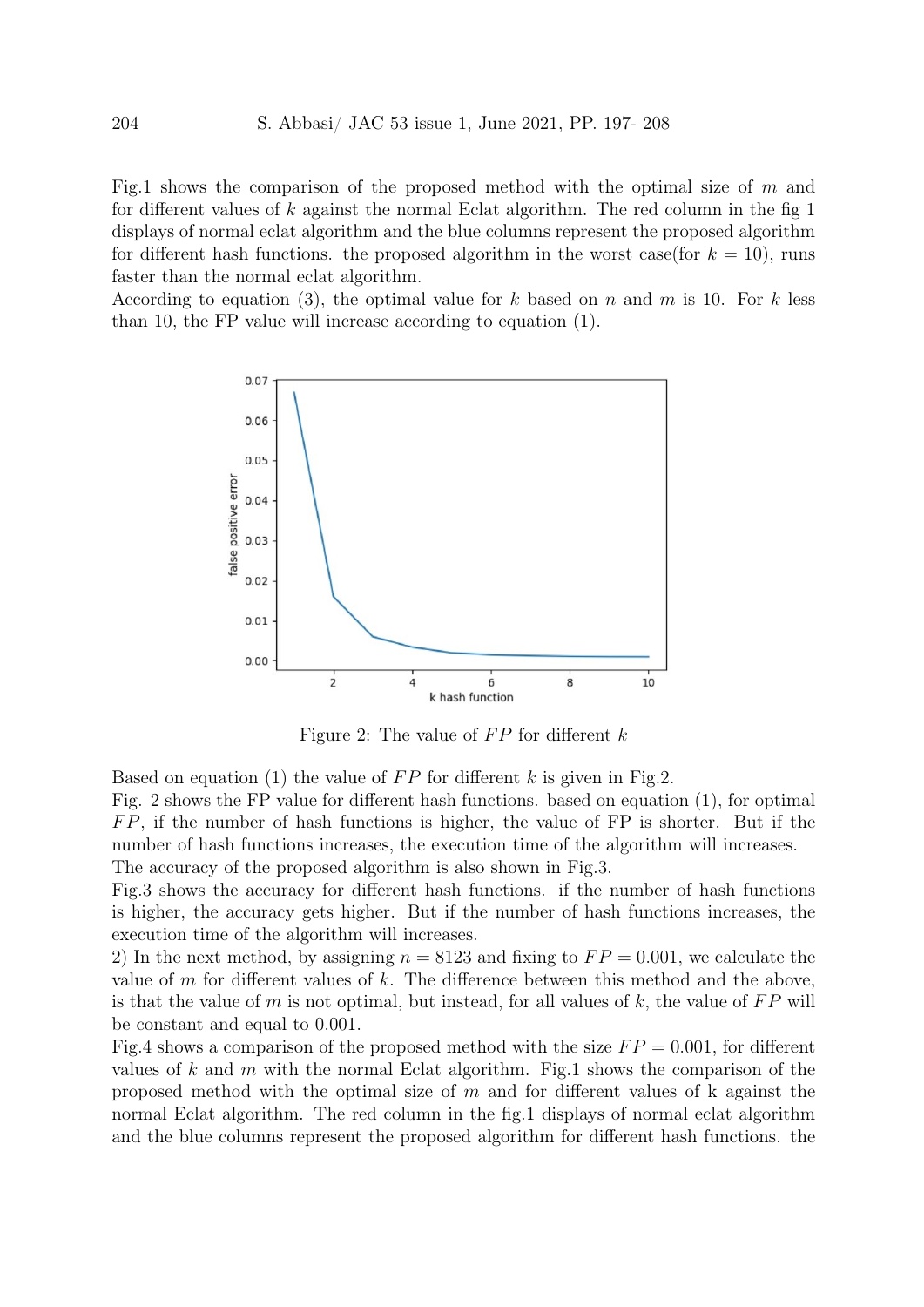

<span id="page-8-0"></span>Figure 3: The accuracy of proposed algorithm for different k.



<span id="page-8-1"></span>Figure 4: The comparison of the proposed method with the size  $FP = 0.001$ , for different values of  $k$  and  $m$  with the normal Eclat algorithm.

proposed algorithm in the worst case(for  $k = 10$ ), runs faster than the normal eclat algorithm.

In method 1, the value of  $m$ , and in this method the value of  $FP$  is constant.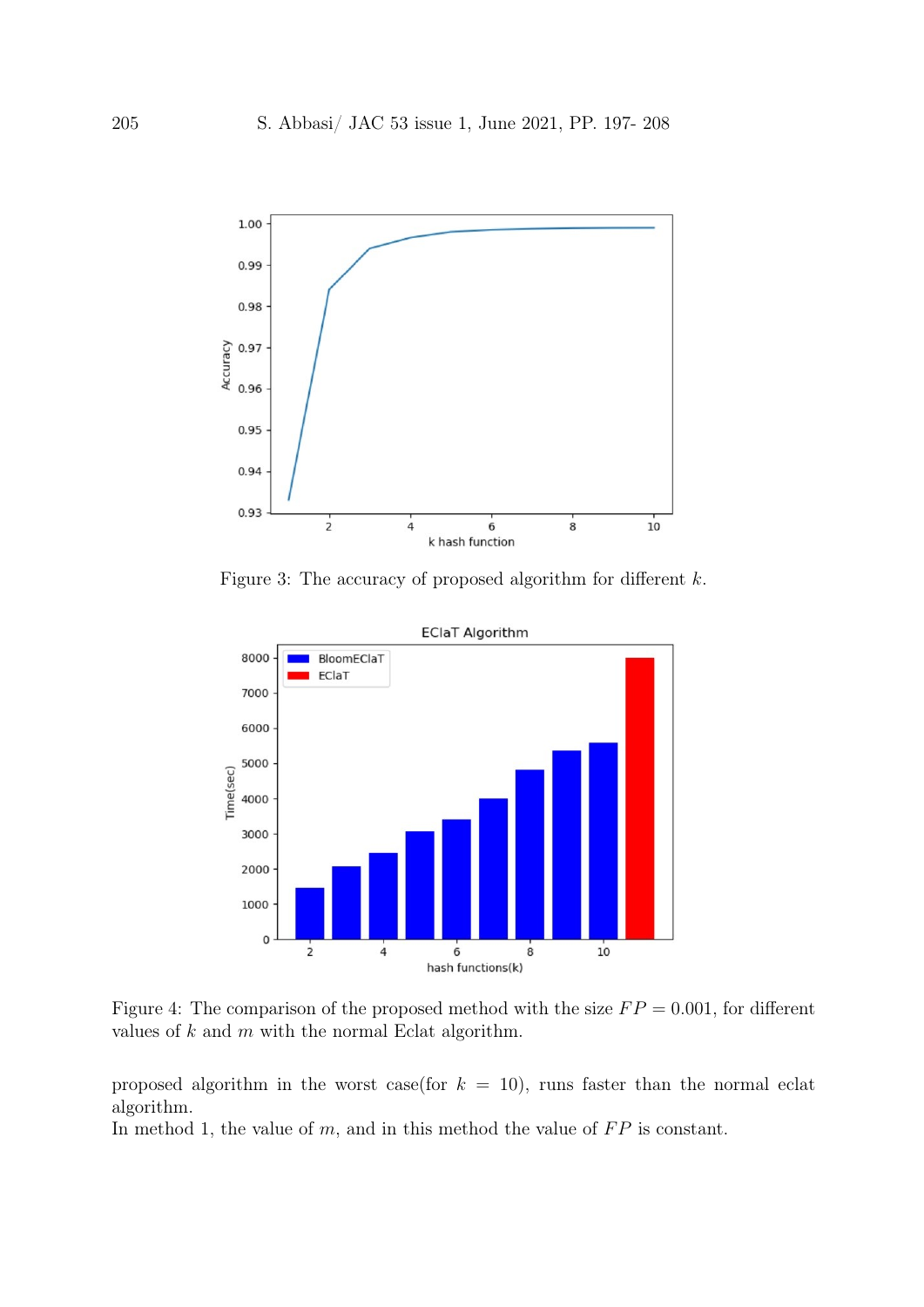

<span id="page-9-1"></span>Figure 5: The values of  $m$  (size of Bloom Filter) for different values of  $k$ .

According to equation [\(2\)](#page-4-1) the values of m for different values of k are shown in Fig[.5.](#page-9-1) Fig[.5](#page-9-1) shows the FP value for different hash functions. based on equation [\(1\)](#page-4-2), for optimal FP, if the number of hash functions is higher, the value of  $FP$  is shorter. But if the number of hash functions increases, the execution time of the algorithm will increases. The method 2 can be used when the amount of memory consumption is important.

# <span id="page-9-0"></span>5 CONCLUSION

In this paper, we proposed the BloomEclat algorithm, which uses the Bloom Filter data structure to improve the intersecting of the Eclat algorithm for mining frequent itemsets. The Eclat algorithm directly calculates support by intersecting the transactions of each itemset in the vertical database with the transactions of another itemset. To improve intersection and union in the Eclat algorithm, we entered the members of the first list into the Bloom Filter and checked if each second-list member is a member of the bloom filter or not. As our experimental results show, this method can intersect transactions with a small error percentage in less time compared to the normal Eclat algorithm. In future work, we will look at data that have very high number of items and to increase the union time in the Eclat algorithm. We will also look at the XNOR logic operator in the Bloom Filter method, which can be used for infrequent itemset mining [\[9\]](#page-10-13).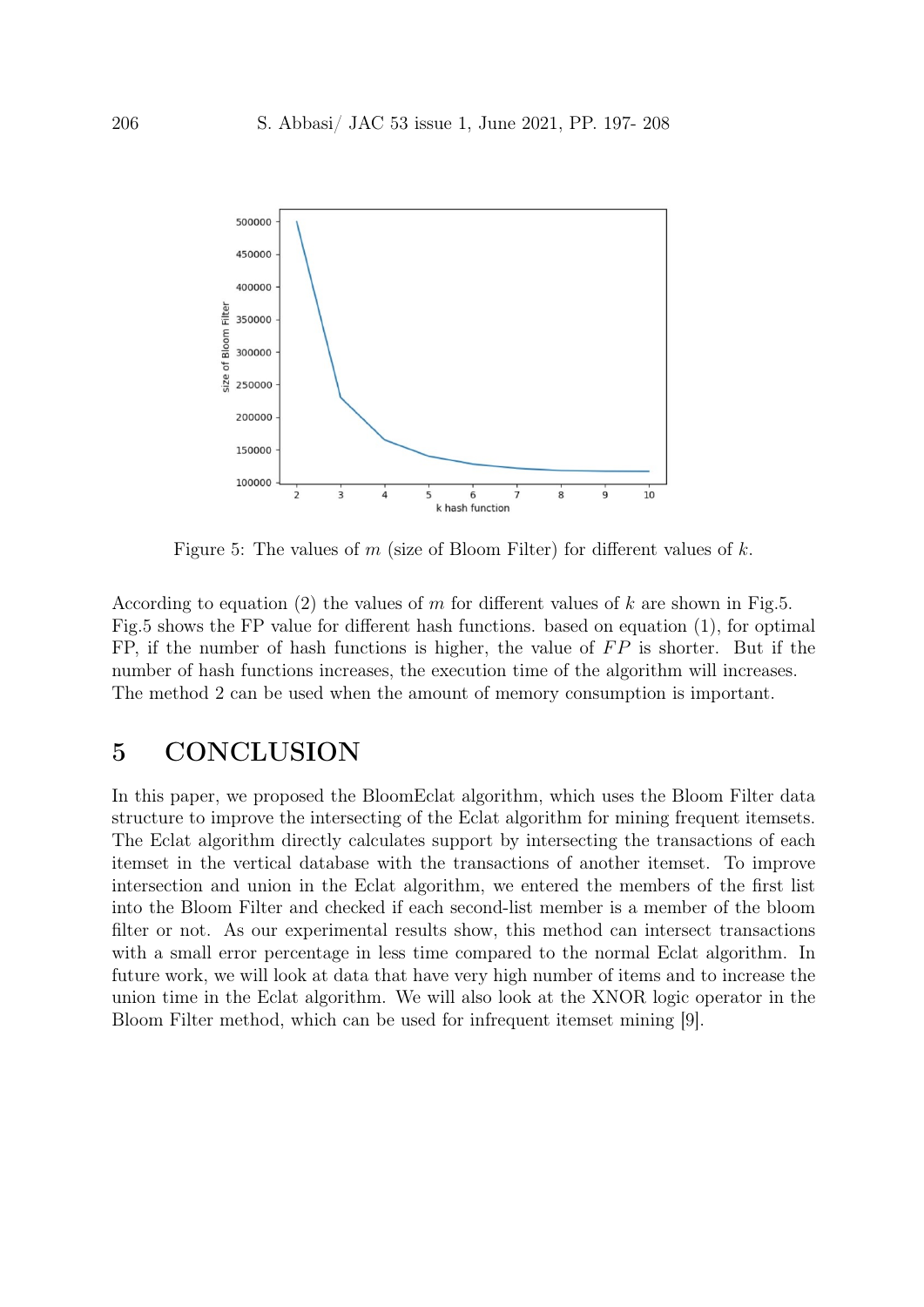# References

- <span id="page-10-5"></span>[1] Agrawal, R. and Srikant R., (1994). Fast algorithms for mining association rules. Proc. 20th int. conf. very large data bases, VLDB.
- <span id="page-10-4"></span>[2] Agrawal, R., et al. (1993). Mining association rules between sets of items in large databases. Proceedings of the 1993 ACM SIGMOD international conference on Management of data.
- <span id="page-10-9"></span>[3] Bloom, B. H. (1970). "Space/time trade-offs in hash coding with allowable errors." Communications of the ACM 13(7): 422-426.
- <span id="page-10-6"></span>[4] Chee, C.-H., et al. (2019). "Algorithms for frequent itemset mining: a literature review." Artificial Intelligence Review 52(4): 2603-2621
- <span id="page-10-1"></span>[5] Fernando, B., et al. (2012). Effective use of frequent itemset mining for image classification. European conference on computer vision, Springer.
- <span id="page-10-2"></span>[6] Glatz, E., et al. (2014). "Visualizing big network traffic data using frequent pattern mining and hypergraphs." Computing 96(1): 27-38
- <span id="page-10-7"></span>[7] Han, J., et al. (2000). "Mining frequent patterns without candidate generation." ACM sigmod record 29(2): 1-12.
- <span id="page-10-11"></span>[8] http:// fimi.ua.ac.be/data
- <span id="page-10-13"></span>[9] Lu, Y., et al. (2018). Efficient infrequent itemset mining using depth-first and topdown lattice traversal. International Conference on Database Systems for Advanced Applications, Springer.
- <span id="page-10-8"></span>[10] Ma, Z., et al. (2016). "An improved eclat algorithm for mining association rules based on increased search strategy." International Journal of Database Theory and Application 9(5): 251-266.
- <span id="page-10-10"></span>[11] Mitzenmacher, M. and Upfal, E., (2017). Probability and computing: Randomization and probabilistic techniques in algorithms and data analysis, Cambridge university press.
- <span id="page-10-3"></span>[12] Mwamikazi, E., et al. (2014). A dynamic questionnaire to further reduce questions in learning style assessment. IFIP International Conference on Artificial Intelligence Applications and Innovations, Springer.
- <span id="page-10-0"></span>[13] Naulaerts, S., et al. (2015). "A primer to frequent itemset mining for bioinformatics." Briefings in bioinformatics 16(2): 216-231.
- <span id="page-10-12"></span>[14] Pozo, M., et al. (2016). An item/user representation for recommender systems based on bloom filters. 2016 IEEE Tenth International Conference on Research Challenges in Information Science (RCIS), IEEE.